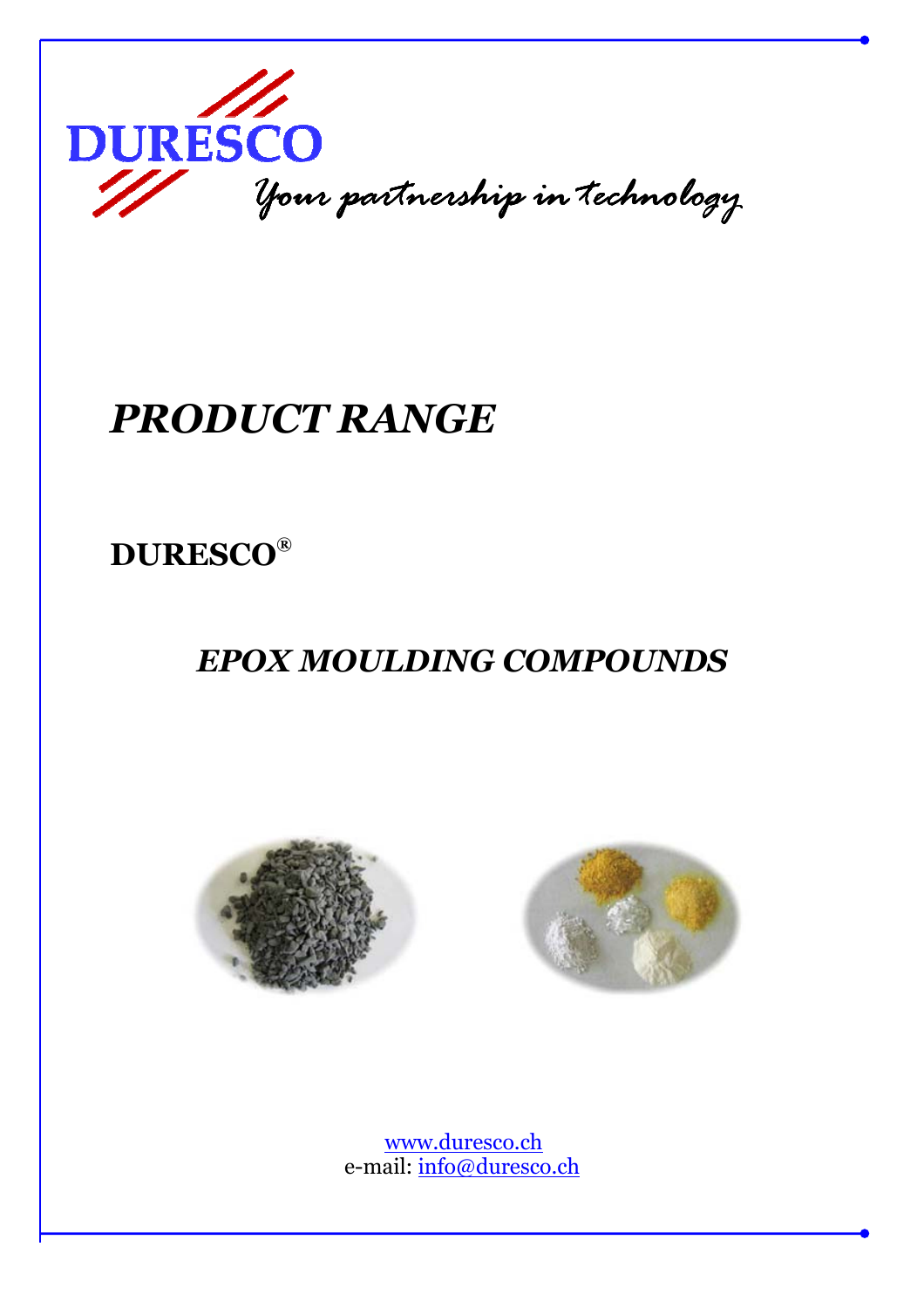

#### DURESCO® Epoxy Moulding Compounds

#### *Main characteristics:*

- Can be processed by common moulding techniques, some process informations are shown under literature on our homepage www.duresco.ch;
- Give mouldings with good mechanical properties, some types show outstanding cracking resistance;
- Have excellent dimensional stability, particularly at elevated temperatures;
- Have, depending on type, excellent electrical and dielectric properties even at elevated temperatures and under changing climatic conditions;
- Allow partly or even full impregnation of windings which leads to increased heat dissipation
- Have excellent resistance to chemicals, especially organic solvents and aggressive media even at elevated temperatures;
- All material are UL listed, also available in flame-retardant grades UL 94 V-0;
- Flame retardants used are free of halogens;
- All materials are free of heavy metals and fulfill ROHS requirements;
- Remain processable for several months if stored cool and dry;
- Are available in different flow grades for some of the products;
- Are coloured black;

Please contact our sales- and technical department for any support.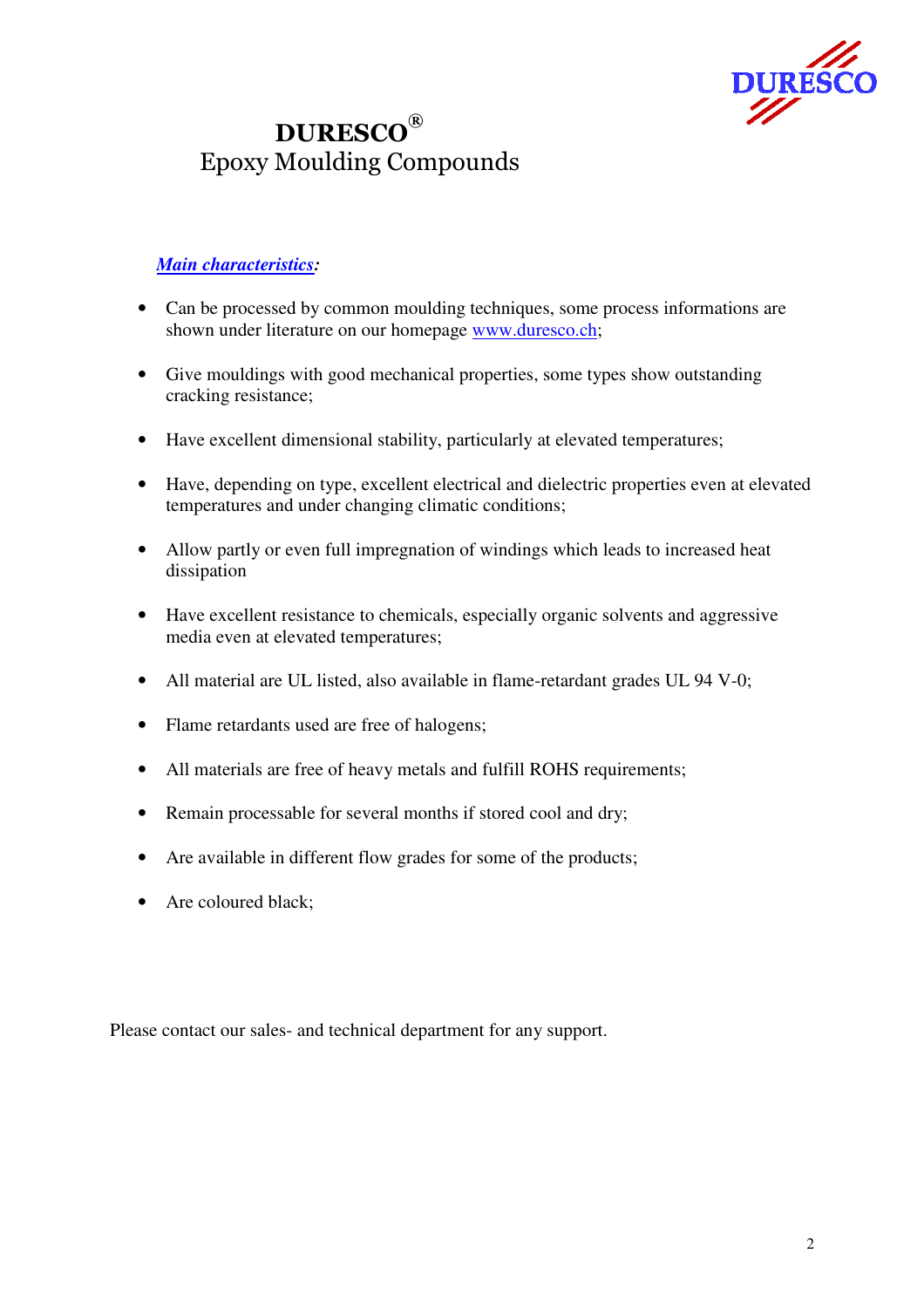

| <b>Products</b>                                       |                  |                                              | <b>NU 460</b> | <b>NU 463</b> |  |  |
|-------------------------------------------------------|------------------|----------------------------------------------|---------------|---------------|--|--|
|                                                       | Standard         | Unit                                         |               |               |  |  |
| General                                               |                  |                                              |               |               |  |  |
| Density                                               | <b>DIN 53479</b> | g/cm <sup>3</sup>                            | 2.0           | 1.9           |  |  |
| Water absorption (100 °C/30min)                       | ISO 62/99        | $\%$                                         | 0.08          | 0.08          |  |  |
| Mould shrinkage *                                     | C-Norm           | $\%$                                         | $0.4 - 0.8$   | $0.4 - 0.9$   |  |  |
| Post shrinkage * (2h/170℃)                            | C-Norm           | $\%$                                         | 0.01          | 0.01          |  |  |
| <b>Mechanical</b>                                     |                  |                                              |               |               |  |  |
| Tensile strenght                                      | ISO 527T2/93     | MPa                                          | 90            | 110           |  |  |
| Flexural strenght                                     | ISO 178/01       | MPa                                          | 130           | 180           |  |  |
| Surface strain (flexural test)                        | ISO 178/01       | $\%$                                         | 1.20          | 1.50          |  |  |
| E-modulus (flexural test)                             | ISO 178/01       | Gpa                                          | 17            | 15            |  |  |
| Impact strenght                                       | ISO 179-1 FU/00  | kJ/m <sup>2</sup>                            | 13            | 16            |  |  |
| Notched impact strenght                               | ISO 179-1 EA/00  | kJ/m <sup>2</sup>                            | 3             | 3             |  |  |
| <b>Thermal</b>                                        |                  |                                              |               |               |  |  |
| Glass transition temperature<br>(forced oscillation)  | ISO 6721/96      | °C                                           | 110           | 115           |  |  |
| Temperature-time limit RTI<br>(flexural test) 2,000h  | <b>IEC 216</b>   | $\mathrm{C}$                                 | 175           | 180           |  |  |
| Temperature-time limit RTI<br>(flexural test) 20,000h | <b>IEC 216</b>   | $\mathrm{C}$                                 | 170           | 170           |  |  |
| Coefficient of thermal expansion<br>$(20-100 °C)$     | ISO 11359/99     | $^{\circ}$ C <sup>-1</sup> -10 <sup>-6</sup> | 23            | 26            |  |  |
| Thermal conductivity (25 °C)                          | <b>DIN 52612</b> | W/m.K                                        | 0.70          | 0.70          |  |  |
| Flammability (d=3.2 mm)                               | <b>UL 94</b>     | Class                                        | <b>HB</b>     | <b>HB</b>     |  |  |
| <b>Electrical</b>                                     |                  |                                              |               |               |  |  |
| Volume resistivity                                    | IEC 60093        | $\Omega$ . Cm                                | $10^{15}$     | $10^{15}\,$   |  |  |
| Surface resistivity                                   | IEC 60093        | Ω                                            | $10^{14}$     | $10^{14}$     |  |  |
| Dielectric loss factor tg $\delta$ /50 Hz             | IEC 60250 (1969) |                                              | 0.015         | 0.01          |  |  |
| Dielectric constant $\epsilon_{\rm B}$ /50 Hz         | IEC 60250 (1969) |                                              | 5.10          | 5.20          |  |  |
| Electric strenght<br>(3 mm-plate)                     | IEC 60243-1 (98) | kV/mm                                        | 21            | 23            |  |  |
| <b>Comparative Tracking Index</b>                     | IEC 60112/03     | CTI-M                                        | 250           | 225           |  |  |
| <b>Comparative Tracking Index</b>                     | IEC 60112/03     | CTI                                          | 275           | 250           |  |  |
|                                                       |                  |                                              |               |               |  |  |
| <b>UL Listing</b>                                     | File E 66640     |                                              | X             | X             |  |  |
| <b>Glass fibre reinforced</b>                         |                  |                                              | X             | Χ             |  |  |
| <b>Processing</b>                                     |                  |                                              |               |               |  |  |
| Injection moulding                                    |                  |                                              | yes           | yes           |  |  |

\* Mould temperature: 190° C (Injection moulding), 170°C (Compression and Transfer moulding)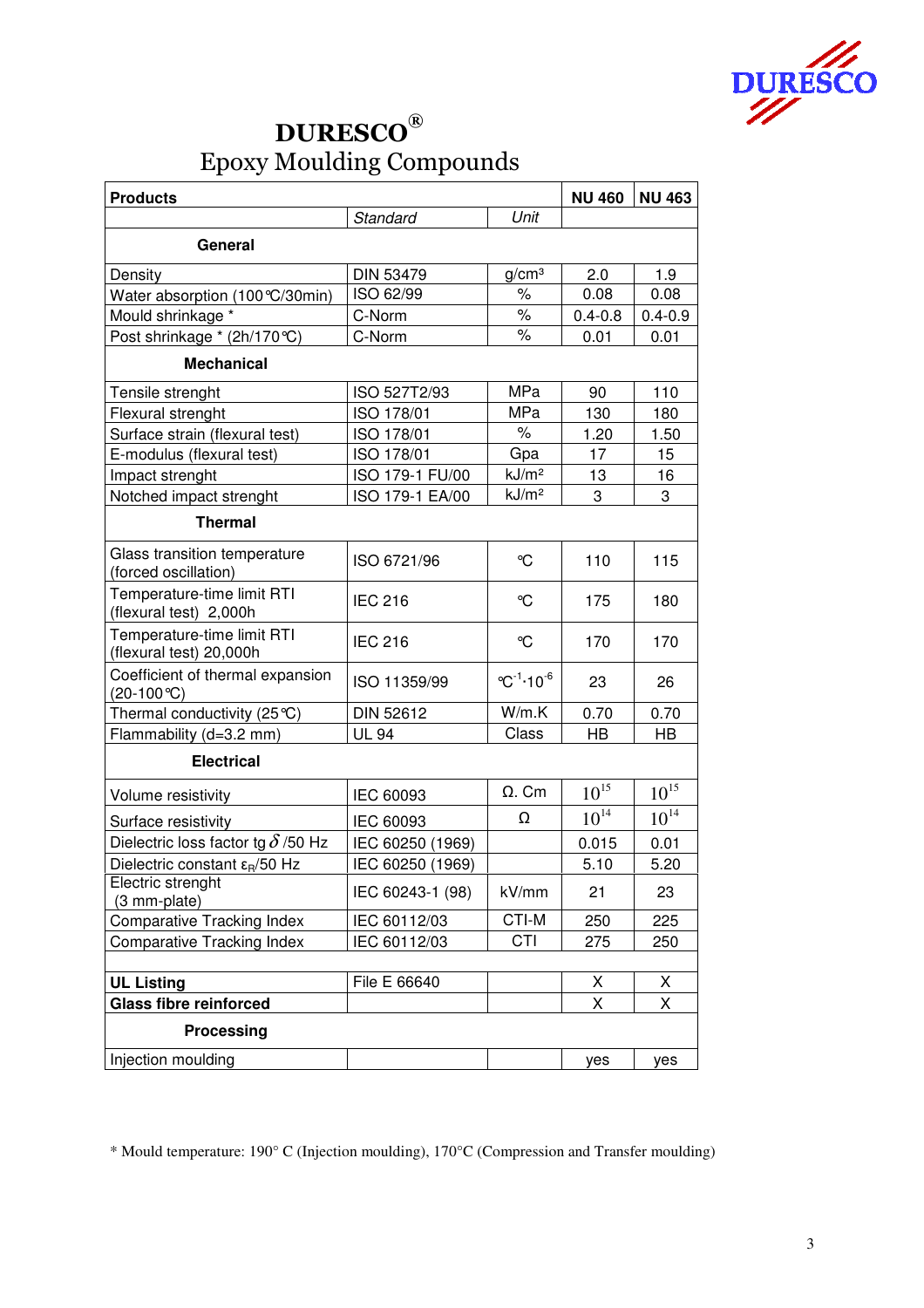

| <b>Products</b>                                         |                  |                                              | <b>NU 4414</b> | <b>NU 510-1</b> | <b>NU 514</b> |
|---------------------------------------------------------|------------------|----------------------------------------------|----------------|-----------------|---------------|
|                                                         | Standard         | Unit                                         |                |                 |               |
| General                                                 |                  |                                              |                |                 |               |
| Density                                                 | <b>DIN 53479</b> | g/cm <sup>3</sup>                            | 2.0            | 2.0             | 1.9           |
| Water absorption (100 °C/30min)                         | ISO 62/99        | %                                            | 0.04           | 0.05            | 0.06          |
| Mould shrinkage *                                       | C-Norm           | $\%$                                         | $0.3 - 0.5$    | $0.2 - 0.7$     | $0.4 - 0.6$   |
| Post shrinkage * (2h/170℃)                              | C-Norm           | $\%$                                         | 0.01           | 0.01            | 0.01          |
| <b>Mechanical</b>                                       |                  |                                              |                |                 |               |
| Tensile strenght                                        | ISO 527T2/93     | MPa                                          | 80             | 90              | 80            |
| Flexural strenght                                       | ISO 178/01       | <b>MPa</b>                                   | 120            | 160             | 150           |
| Surface strain (flexural test)                          | ISO 178/01       | $\%$                                         | 1.50           | 1.20            | 1.20          |
| E-modulus (flexural test)                               | ISO 178/01       | Gpa                                          | 13             | 18              | 14            |
| Impact strenght                                         | ISO 179-1 FU/00  | kJ/m <sup>2</sup>                            | 12             | 11              | 13            |
| Notched impact strenght                                 | ISO 179-1 EA/00  | kJ/m <sup>2</sup>                            | 4.0            | 4.0             | 4.0           |
| <b>Thermal</b>                                          |                  |                                              |                |                 |               |
| Glass transition temperature<br>(forced oscillation)    | ISO 6721/96      | °C                                           | 205            | 155             | 150           |
| Temperature-time limit RTI<br>(flexural test) 2,000h    | <b>IEC 216</b>   | °C                                           | 220            | 200             | 200           |
| Temperature-time limit RTI<br>(flexural test) 20,000h   | <b>IEC 216</b>   | $\mathrm{C}$                                 | 180            | 180             | 180           |
| Coefficient of thermal expansion<br>$(20-100^{\circ}C)$ | ISO 11359/99     | $^{\circ}$ C <sup>-1</sup> -10 <sup>-6</sup> | 26             | 20              | 25            |
| Thermal conductivity (25 °C)                            | <b>DIN 52612</b> | W/m.K                                        | 0.70           | 0.70            | 0.70          |
| Flammability (d=3.2 mm)                                 | <b>UL 94</b>     | Class                                        | <b>HB</b>      | HB              | $V-0$ (1.5mm) |
| <b>Electrical</b>                                       |                  |                                              |                |                 |               |
| Volume resistivity                                      | IEC 60093        | $\Omega$ . Cm                                | $10^{15}\,$    | $10^{15}$       | $10^{14}\,$   |
| Surface resistivity                                     | IEC 60093        | Ω                                            | $10^{14}$      | $10^{14}$       | $10^{14}$     |
| Dielectric loss factor tg $\delta$ /50 Hz               | IEC 60250 (1969) |                                              | 0.01           | 0.01            | 0.02          |
| Dielectric constant $\epsilon_R/50$ Hz                  | IEC 60250 (1969) |                                              | 6              | 5.60            | 5.80          |
| Electric strenght<br>(3 mm-plate)                       | IEC 60243-1 (98) | kV/mm                                        | 20             | 20              | 20            |
| <b>Comparative Tracking Index</b>                       | IEC 60112/03     | CTI-M                                        | 225            | 250             | 600           |
| <b>Comparative Tracking Index</b>                       | IEC 60112/03     | CTI                                          | 300            | 275             | 600           |
|                                                         |                  |                                              |                |                 |               |
| <b>UL Listing</b>                                       | File E 66640     |                                              | X              | X               | X             |
| <b>Glass fibre reinforced</b>                           |                  |                                              | X              | X               | X             |
| <b>Processing</b>                                       |                  |                                              |                |                 |               |
| Injection moulding                                      |                  |                                              | no             | no              | yes           |

\* Mould temperature: 190° C (Injection moulding), 170°C (Compression and Transfer moulding)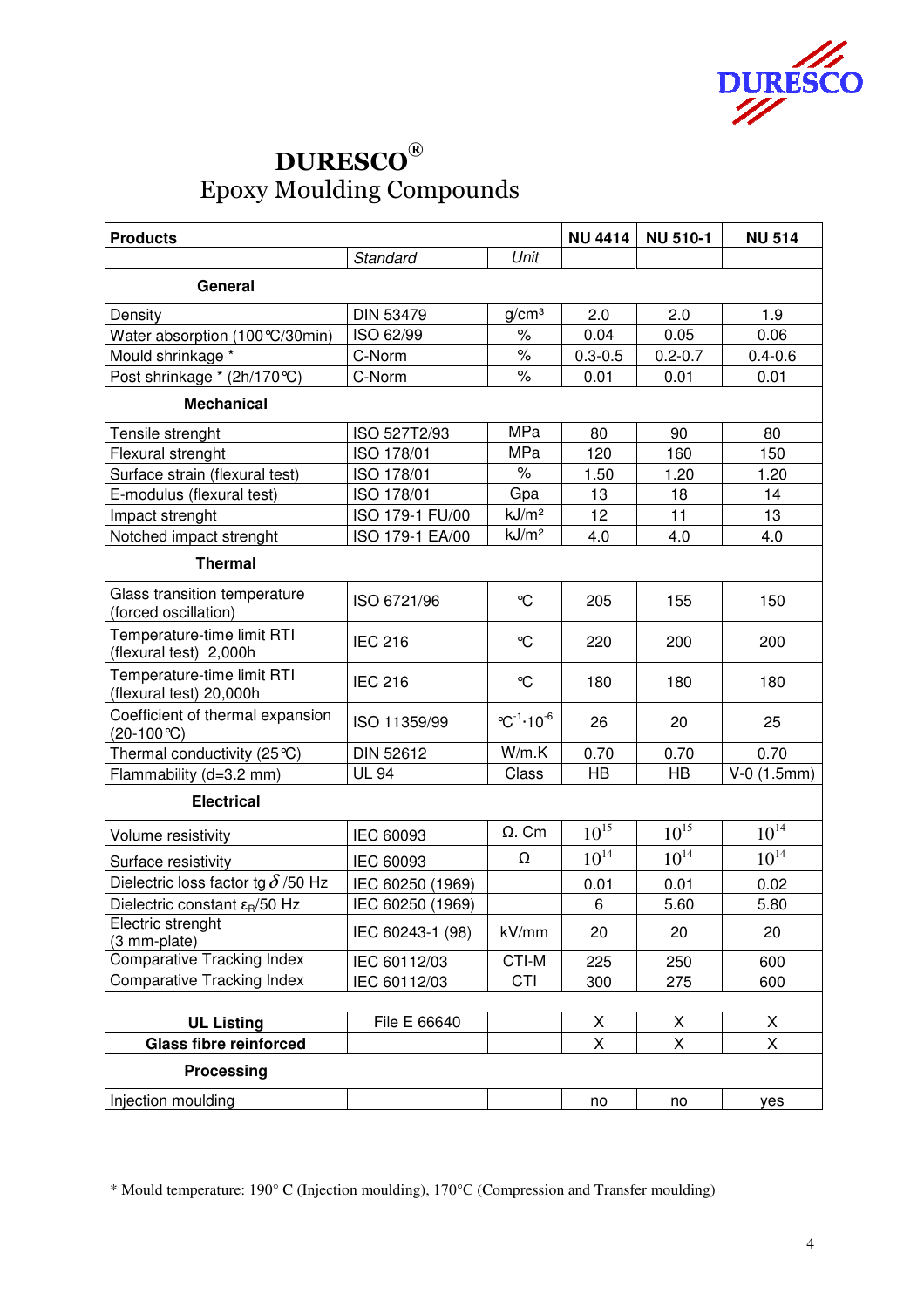

| <b>Products</b>                                       |                  | <b>NU 5680</b>                               | <b>NU 5682</b> | <b>NU 5759</b> |             |  |
|-------------------------------------------------------|------------------|----------------------------------------------|----------------|----------------|-------------|--|
|                                                       | Standard         | Unit                                         |                |                |             |  |
| General                                               |                  |                                              |                |                |             |  |
| Density                                               | <b>DIN 53479</b> | g/cm <sup>3</sup>                            | 2.0            | 1.9            | 2.0         |  |
| Water absorption (100 °C/30min)                       | ISO 62/99        | %                                            | 0.10           |                | 0.09        |  |
| Mould shrinkage *                                     | C-Norm           | $\%$                                         | $0.2 - 0.7$    |                | $0.6 - 0.9$ |  |
| Post shrinkage * (2h/170℃)                            | C-Norm           | $\%$                                         | 0.01           |                | 0.01        |  |
| <b>Mechanical</b>                                     |                  |                                              |                |                |             |  |
| Tensile strenght                                      | ISO 527T2/93     | MPa                                          | 65             |                | 50          |  |
| Flexural strenght                                     | ISO 178/01       | <b>MPa</b>                                   | 130            | 120            | 100         |  |
| Surface strain (flexural test)                        | ISO 178/01       | $\%$                                         | 1.10           | 1.40           | 1.10        |  |
| E-modulus (flexural test)                             | ISO 178/01       | Gpa                                          | 17.0           | 11.2           | 14.0        |  |
| Impact strenght                                       | ISO 179-1 FU/00  | kJ/m <sup>2</sup>                            | 9.0            | 7.3            | 9.0         |  |
| Notched impact strenght                               | ISO 179-1 EA/00  | kJ/m <sup>2</sup>                            | 3.0            | 1.3            | 3.0         |  |
| <b>Thermal</b>                                        |                  |                                              |                |                |             |  |
| Glass transition temperature<br>(forced oscillation)  | ISO 6721/96      | $\mathrm{C}$                                 | 165            | 170            | 115         |  |
| Temperature-time limit RTI<br>(flexural test) 2,000h  | <b>IEC 216</b>   | °C                                           |                |                |             |  |
| Temperature-time limit RTI<br>(flexural test) 20,000h | <b>IEC 216</b>   | $\mathrm{C}$                                 | 180            |                |             |  |
| Coefficient of thermal expansion<br>(20-100℃)         | ISO 11359/99     | $^{\circ}$ C <sup>-1</sup> -10 <sup>-6</sup> | 20             | 30             | 25          |  |
| Thermal conductivity $(25^{\circ}\text{C})$           | DIN 52612        | W/m.K                                        | 1              |                |             |  |
| Flammability (d=3.2 mm)                               | <b>UL 94</b>     | Class                                        | <b>HB</b>      |                | $V-0$       |  |
| <b>Electrical</b>                                     |                  |                                              |                |                |             |  |
| Volume resistivity                                    | IEC 60093        | $\Omega$ . Cm                                | $10^{15}$      | $10^{15}$      | $10^{15}$   |  |
| Surface resistivity                                   | IEC 60093        | Ω                                            | $10^{14}$      |                | $10^{15}$   |  |
| Dielectric loss factor tg $\delta$ /50 Hz             | IEC 60250 (1969) |                                              | 0.01           | 0.01           | 0.03        |  |
| Dielectric constant $\epsilon_{\rm B}$ /50 Hz         | IEC 60250 (1969) |                                              | 5.1            | 5.0            | 5.7         |  |
| Electric strenght<br>(3 mm-plate)                     | IEC 60243-1 (98) | kV/mm                                        | 23             | 21             | 20          |  |
| <b>Comparative Tracking Index</b>                     | IEC 60112/03     | CTI-M                                        | 250            |                | 350         |  |
| <b>Comparative Tracking Index</b>                     | IEC 60112/03     | CTI                                          | 300            |                | 600         |  |
|                                                       |                  |                                              |                |                |             |  |
| <b>UL Listing</b>                                     | File E 66640     |                                              | X              |                | X           |  |
| <b>Glass fibre reinforced</b>                         |                  |                                              | X              | X              | X           |  |
| <b>Processing</b>                                     |                  |                                              |                |                |             |  |
| Injection moulding                                    |                  |                                              | yes            | no             | yes         |  |

\* Mould temperature: 190° C (Injection moulding), 170°C (Compression and Transfer moulding)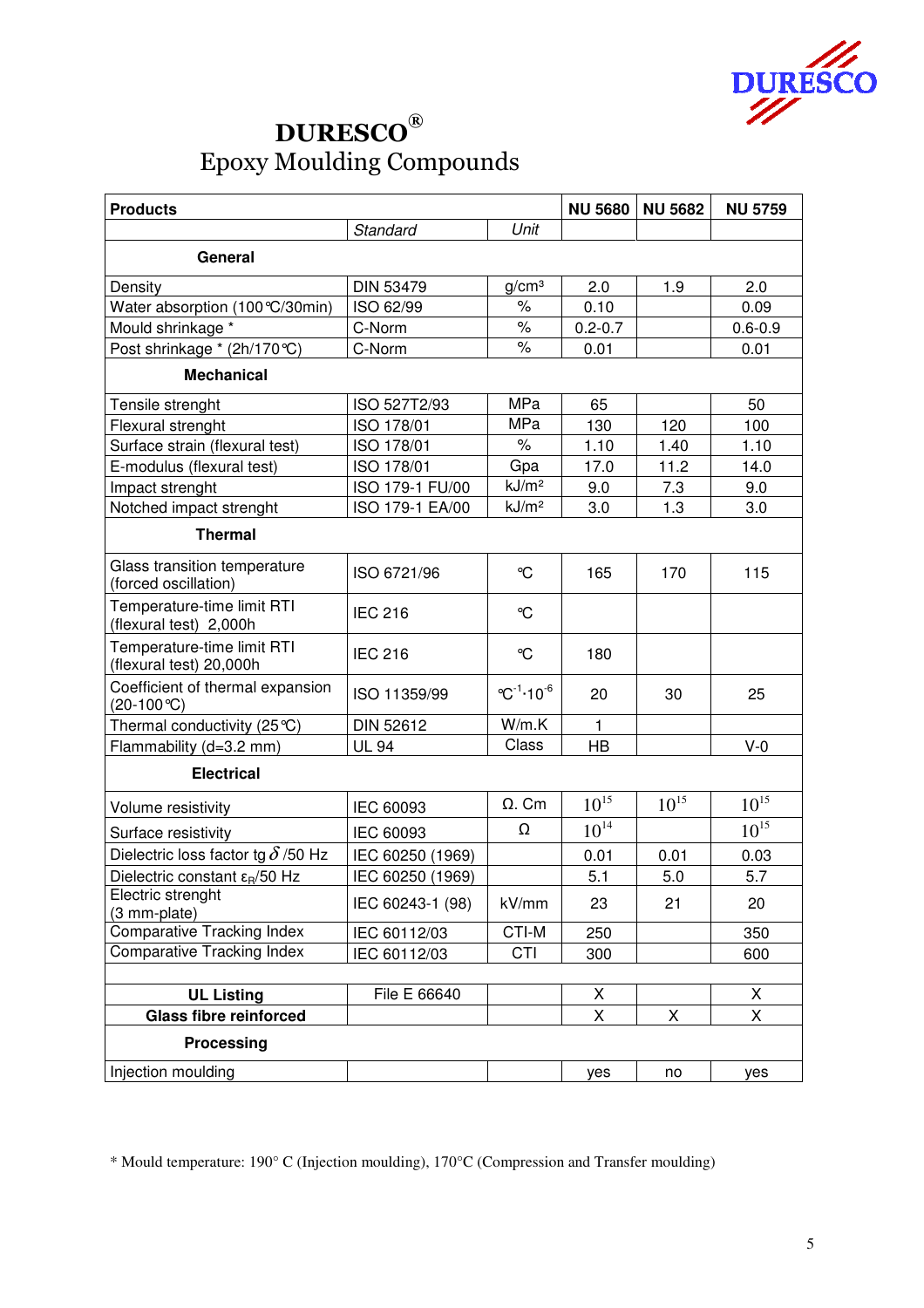

| <b>Products</b>                                       |                  |                                                     | <b>NU 5766</b> | <b>NU 5767</b> | <b>NU 5768</b> |  |
|-------------------------------------------------------|------------------|-----------------------------------------------------|----------------|----------------|----------------|--|
|                                                       | Standard         | Unit                                                |                |                |                |  |
| General                                               |                  |                                                     |                |                |                |  |
| Density                                               | <b>DIN 53479</b> | g/cm <sup>3</sup>                                   | 1.95           | 1.95           | 1.95           |  |
| Water absorption (100 °C/30min)                       | ISO 62/99        | $\%$                                                | 0.08           | 0.08           | 0.06           |  |
| Mould shrinkage *                                     | C-Norm           | $\%$                                                |                |                |                |  |
| Post shrinkage * (2h/170℃)                            | C-Norm           | $\%$                                                | 0.01           | 0.01           | 0.01           |  |
| <b>Mechanical</b>                                     |                  |                                                     |                |                |                |  |
| Tensile strenght                                      | ISO 527T2/93     | <b>MPa</b>                                          | 40             | 40             | 70             |  |
| Flexural strenght                                     | ISO 178/01       | MPa                                                 | 75             | 80             | 120            |  |
| Surface strain (flexural test)                        | ISO 178/01       | %                                                   | 1.10           | 1.0            | 1.10           |  |
| E-modulus (flexural test)                             | ISO 178/01       | Gpa                                                 | 12.80          | 13.30          | 14.40          |  |
| Impact strenght                                       | ISO 179-1 FU/00  | kJ/m <sup>2</sup>                                   | 6.20           | 5.90           | 5.40           |  |
| Notched impact strenght                               | ISO 179-1 EA/00  | kJ/m <sup>2</sup>                                   | 1.30           | 1.30           | 1.90           |  |
| <b>Thermal</b>                                        |                  |                                                     |                |                |                |  |
| Glass transition temperature<br>(forced oscillation)  | ISO 6721/96      | ℃                                                   | 255            | 255            | 250            |  |
| Temperature-time limit RTI<br>(flexural test) 2,000h  | <b>IEC 216</b>   | °C                                                  |                |                |                |  |
| Temperature-time limit RTI<br>(flexural test) 20,000h | <b>IEC 216</b>   | $\mathrm{C}$                                        |                |                |                |  |
| Coefficient of thermal expansion<br>(20-100℃)         | ISO 11359/99     | $^{\circ}$ C <sup>-1</sup> $\cdot$ 10 <sup>-6</sup> | 22             | 22             | 27             |  |
| Thermal conductivity (25 °C)                          | DIN 52612        | W/m.K                                               | 0.70           | 0.70           | 0.70           |  |
| Flammability (d=3.2 mm)                               | <b>UL 94</b>     | Class                                               | <b>HB</b>      | <b>HB</b>      | <b>HB</b>      |  |
| <b>Electrical</b>                                     |                  |                                                     |                |                |                |  |
| Volume resistivity                                    | IEC 60093        | $\Omega$ . Cm                                       | $10^{15}$      | $10^{15}$      | $10^{15}$      |  |
| Surface resistivity                                   | IEC 60093        | Ω                                                   | $10^{17}$      | $10^{17}$      | $10^{17}$      |  |
| Dielectric loss factor tg $\delta$ /50 Hz             | IEC 60250 (1969) |                                                     | 0.018          | 0.017          | 0.013          |  |
| Dielectric constant $\epsilon_{\rm B}$ /50 Hz         | IEC 60250 (1969) |                                                     | 5.40           | 5.40           | 5.30           |  |
| Electric strenght<br>(3 mm-plate)                     | IEC 60243-1 (98) | kV/mm                                               | 20             | 20             | 20             |  |
| <b>Comparative Tracking Index</b>                     | IEC 60112/03     | CTI-M                                               | 250            | 250            | 225            |  |
| <b>Comparative Tracking Index</b>                     | IEC 60112/03     | <b>CTI</b>                                          | 250            | 250            | 275            |  |
|                                                       |                  |                                                     |                |                |                |  |
| <b>UL Listing</b>                                     | File E 66640     |                                                     | X              | X              | X              |  |
| <b>Glass fibre reinforced</b>                         |                  |                                                     |                |                | X              |  |
| <b>Processing</b>                                     |                  |                                                     |                |                |                |  |
| Injection moulding                                    |                  |                                                     | yes            | yes            | yes            |  |

\*Mould temperature: 190° C (Injection moulding), 170°C (Compression and Transfer moulding)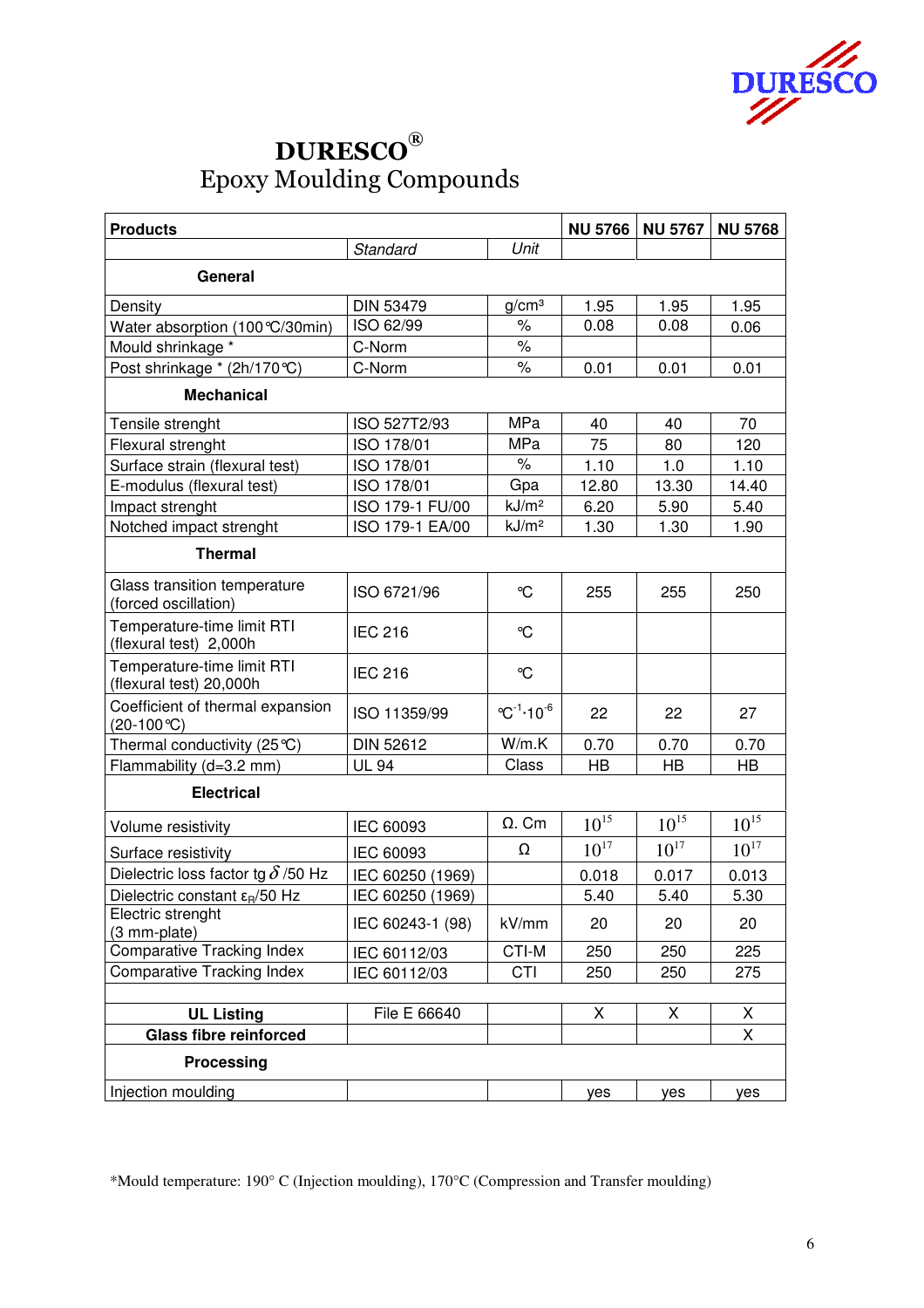

### DURESCO® Epoxy Moulding Compounds